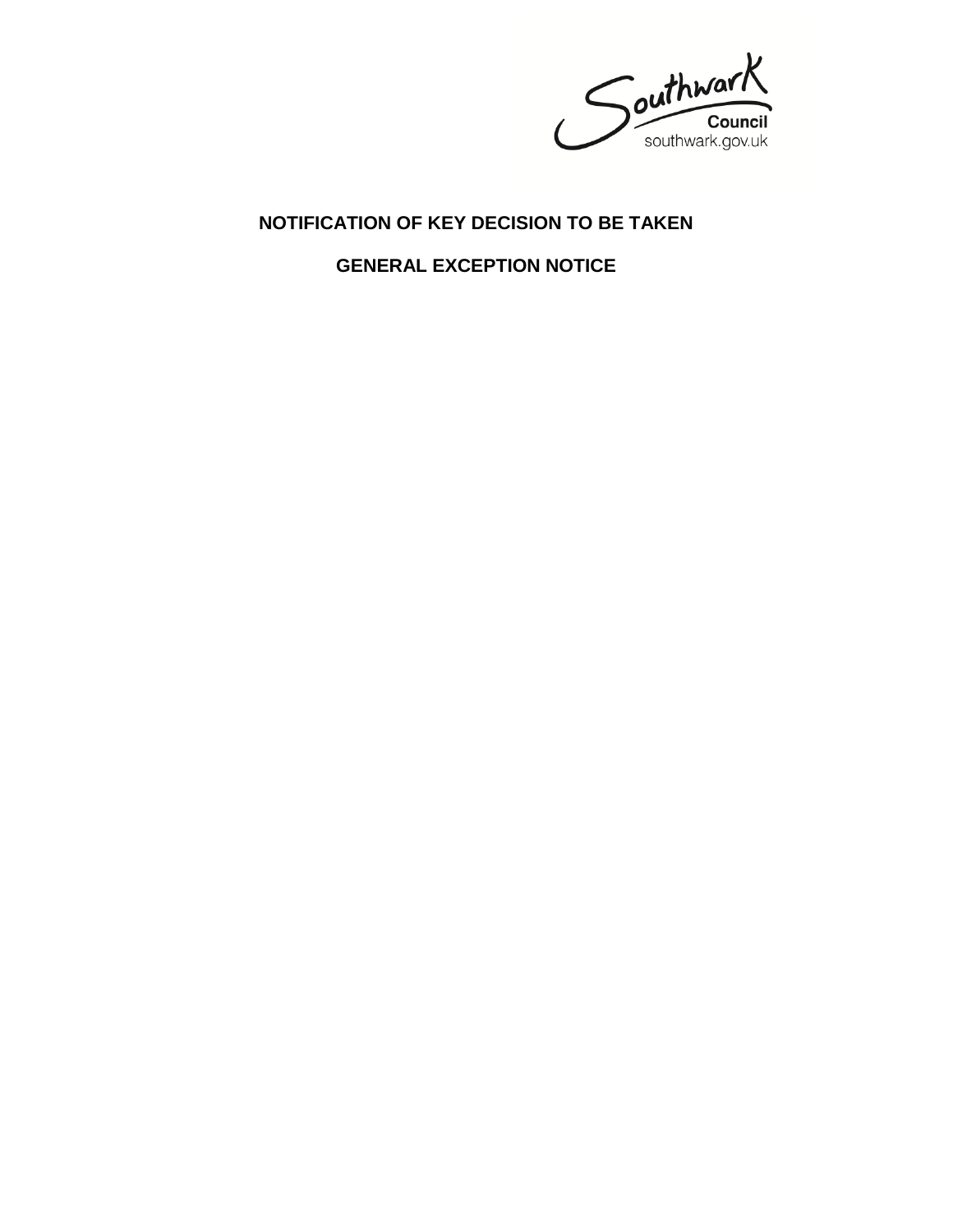

| <b>DETAILS OF DECISION</b>                                                                    |                                                                                                                                                                                                                                                                                                                                                                                  |
|-----------------------------------------------------------------------------------------------|----------------------------------------------------------------------------------------------------------------------------------------------------------------------------------------------------------------------------------------------------------------------------------------------------------------------------------------------------------------------------------|
| <b>Title of Report</b>                                                                        | Rotherhithe & Surrey Docks Controlled Parking<br>Zone - Determination of Objections                                                                                                                                                                                                                                                                                              |
| <b>Description/Nature of</b><br>matter requiring Key<br><b>Decision</b>                       | Consider objections made during statutory<br>consultation for proposed Rotherhithe & Surrey<br>Docks parking zone                                                                                                                                                                                                                                                                |
| <b>Decision taker</b>                                                                         | Cabinet Member for Transport, Parks and Sport                                                                                                                                                                                                                                                                                                                                    |
| Date by which Key<br><b>Decision must be</b><br>taken                                         | October 2021                                                                                                                                                                                                                                                                                                                                                                     |
| <b>Reason why it was</b><br>impracticable for<br>decision to be on the<br><b>Forward Plan</b> | The decision was listed on the September 2021<br>Forward Plan for a<br>decision in September.<br>However, following an initial presentation of the<br>report to the Cabinet Member in early September,<br>briefings with ward councilors<br>further<br>were<br>necessary. This has delayed the decision making<br>process into October.                                          |
| Reason why the<br>decision cannot wait<br>for inclusion in the<br>next Forward Plan           | The next Forward Plan to be published will be the<br>December 2021 Forward Plan. The scheme has<br>already been delayed for over a year due to the<br>pandemic. Any further delays will provide significant<br>reputational damage for the council. Also, any<br>delays will have a detrimental effect on the overall<br>Parking implementation programme across the<br>borough. |
| ORIGINATING AUTHOR'S DETAILS                                                                  |                                                                                                                                                                                                                                                                                                                                                                                  |
| Name                                                                                          | Dale Foden                                                                                                                                                                                                                                                                                                                                                                       |
| <b>Contact Number</b>                                                                         | 07500 010216                                                                                                                                                                                                                                                                                                                                                                     |
| Email                                                                                         | Dale.foden@southwark.gov.uk                                                                                                                                                                                                                                                                                                                                                      |
| <b>Address</b>                                                                                | <b>160 Tooley Street</b>                                                                                                                                                                                                                                                                                                                                                         |